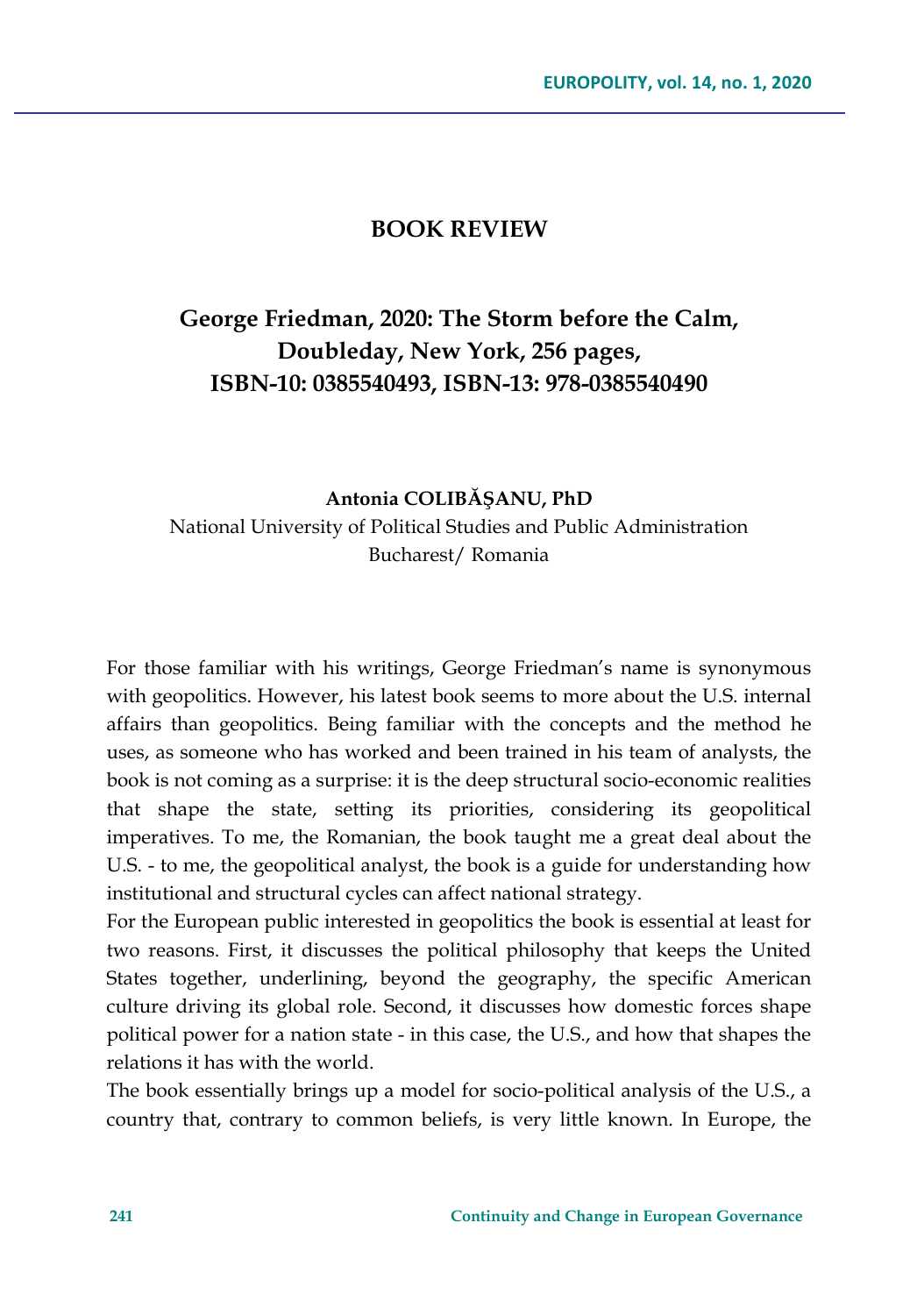educational system makes it easy to gain knowledge on the middle ages or the antiquity, but you usually gain similar amount of knowledge about the history of the United States if you decide to enroll in special programs, focused on the history of the Americas. The U.S. is commonly thought about as a "new state", while its institutional realities are little known. Its foreign policy, especially during the last few years, is tied to the president's personality while the media, while helping shape the public opinion, is not doing much reporting on the deeper problems and specific aspects of the American life. Friedman's book comes to address that perception and guide the reader into a better understanding of the United States.

Therefore, the first part of the book is about the founding of the United States. The second talks about the impersonal forces driving events, both internally and externally, for the United States. The third refers to the problems of the 2020s – and, while the book was finished last year and published in February, reading this particular part gives you an unsettling feeling of "déjà vu", due to the current pandemic that generated the sanitary crisis worldwide, U.S. included. George Friedman forecasts that the 2020s and 2030s will have the U.S. experiment a "very real coming crisis", out of which "pain and confusion" will drive restructuring, arguing that the experience will actually make the U.S. more dynamic.

In the first part of the book called "The Invention of America", Friedman refers to the way the founding founders designed the United States to have an inefficient political system. "The Constitutional Convention invented the American government. It was an invention in two ways. First, it created a government where none had existed. Second, it created a machine, the machinery of government, which had sprung from the minds of the founders."

Adding that the founders "did not trust the people, because the people – in pursuing their private interests – might divert the government from common good", Friedman explains why the machinery of government, while having to exist and function, had to be restrained. The combination largely made the passage of new laws very difficult, limited the powers of the president – who could not ever "become a tyrant" and limited Congress by the courts on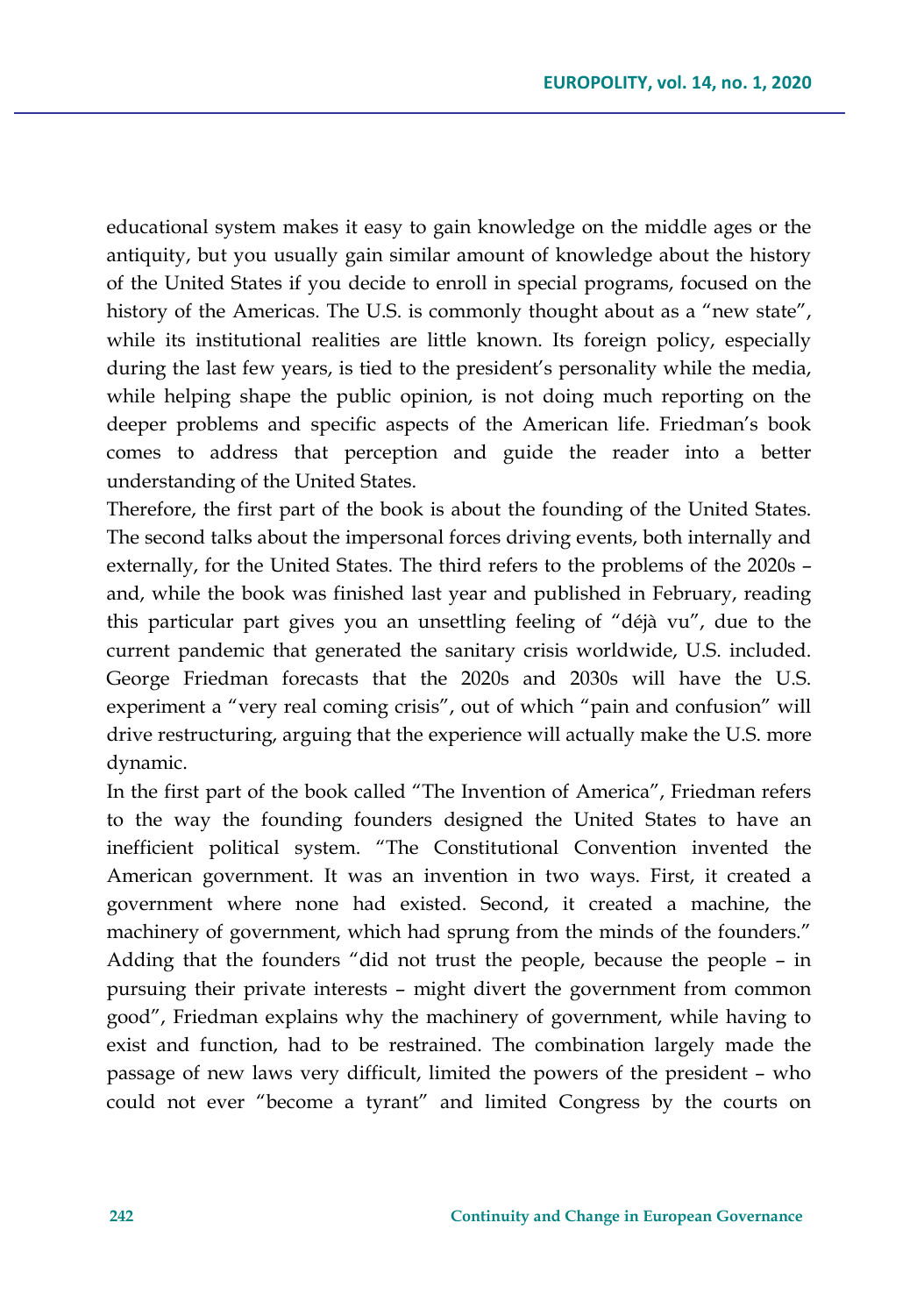anything it could ever achieve. In short, the government had to be inefficient and do little, so that creativity be allowed in private life.

Friedman also points out the specificity of the United States by pointing the symbols the founding act brought, the Great Seal, all-visible on the one-dollar bill. By going into details on each of them, he points out that the founders had a clear vision for the new country. For example, the idea that the new American era was only natural for the Founding Fathers is confirmed by the third motto on the Great Seal – *Novus ordo seclorum*, which means a new order of the ages. In Friedman's words, the founders "saw the founding of the United States as a new era, filled with unending effort, but effort shaped toward a prescribed and logical end". All that is explained with regards to the founding of the United States refers to the reasons for which the country is a unique blend of innovation, business and war as the way for the nation to evolve, during each historical period.

The second part "American Cycles" looks at the fundamental, impersonal forces that drive the United States. It also explains how the American evolution is, in fact, set through two cycles: the institutional and the socio-economic cycles. It is in this chapter that George Friedman explains how the U.S. is tied to Europe and Asia and how the economic dependencies came to define immigration patterns which have evolved into social forces. As America developed, the institutional cycle and the socio-economic have always succeeded, one after another. Friedman explains how the South is different from the North, how the West different from the East, due to the way the colonies had been setting but also how transportation, including river trade and agriculture were developed in time, all of which has developed different socio-economic models, which have stood at the heart of the Civil War.

All this translates into tensions that transform into crisis when one institutional or socio-economic cycle ends and another one begins. But such crises, in the history of the United States have proven to be beneficial for the country's advancements. "This tension has a virtue hidden within it. The tension within the country, the radical differences in culture and outlook, actually become a good driving the country forward but leaving some behind", George Friedman's write. As this part of the book takes us through the American history and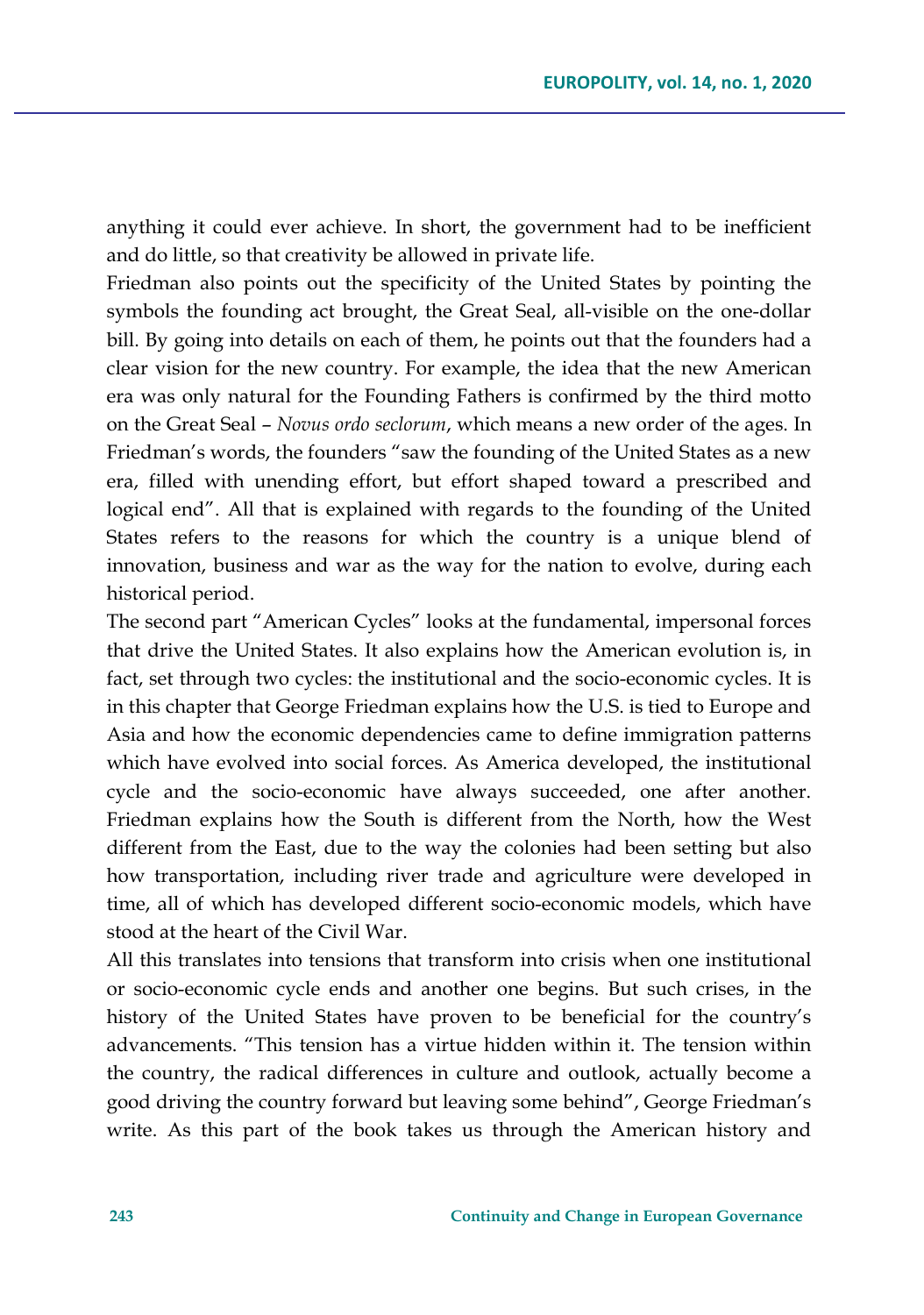geography explaining patters, it is underlined the foundational forward-looking national identity, considering the United States appears, in Friedman's words, an invented country in all aspects. Historically, the first institutional cycle began with the drafting of the Constitution and ended after the Civil War ended. The second cycle ended at the conclusion of World War II, when the United States also took on the role of global power. The socio-economic cycle has shifted in the 80s, considering technological innovation and businesses. George Friedman points out that "the strains of the next transition are becoming obvious now and will take place around 2025", as the United States is "facing another period of social and economic instability that will conclude in the late 2020s."

This is what the third part talks about "The Crisis and the Calm". George Friedman explains that the current decade is a critical historical moment in time: the institutional and the socio-economic cycle end at the same time. That makes for ampler crises than before, an amplification of usual instability due to existing structural differences and disruptions. He points out that "socioeconomic cycles are shaped by social and economic failure. Institutional crises are shaped by the wars the United States has been fighting. In the 2020, the two major cycles that have shaped the United States will intertwine and the sense of failure will be deep, even as the solution to the economic and social problems will be grinding through the system". By discussing the current political and economic problems that the United States is facing, the crisis of faith in the Republic is underlined to be most important. This last part is very vivid, considering all that happens now – the covid-19 sanitary crisis but also the U.S. efforts to limit its engagements abroad. George Friedman argues that while the 20s will be grim, the restructuring hard, as the United States gets into the 2030, common sense and rational governance will restore its dynamism again.

The polarization of the American society, the problems of the middle class, the ineffectiveness of expertise and technocracy as well as the demoralizing decline of the working class are all described in detail, which makes of this part a veritable analysis of the contemporary American society. In the same time, all the details offered makes it hard to believe common sense will prevail at the end of the coming crisis. To support that argument, George Friedman offers no other reason by that of cyclical evolution – in politics and economics both.